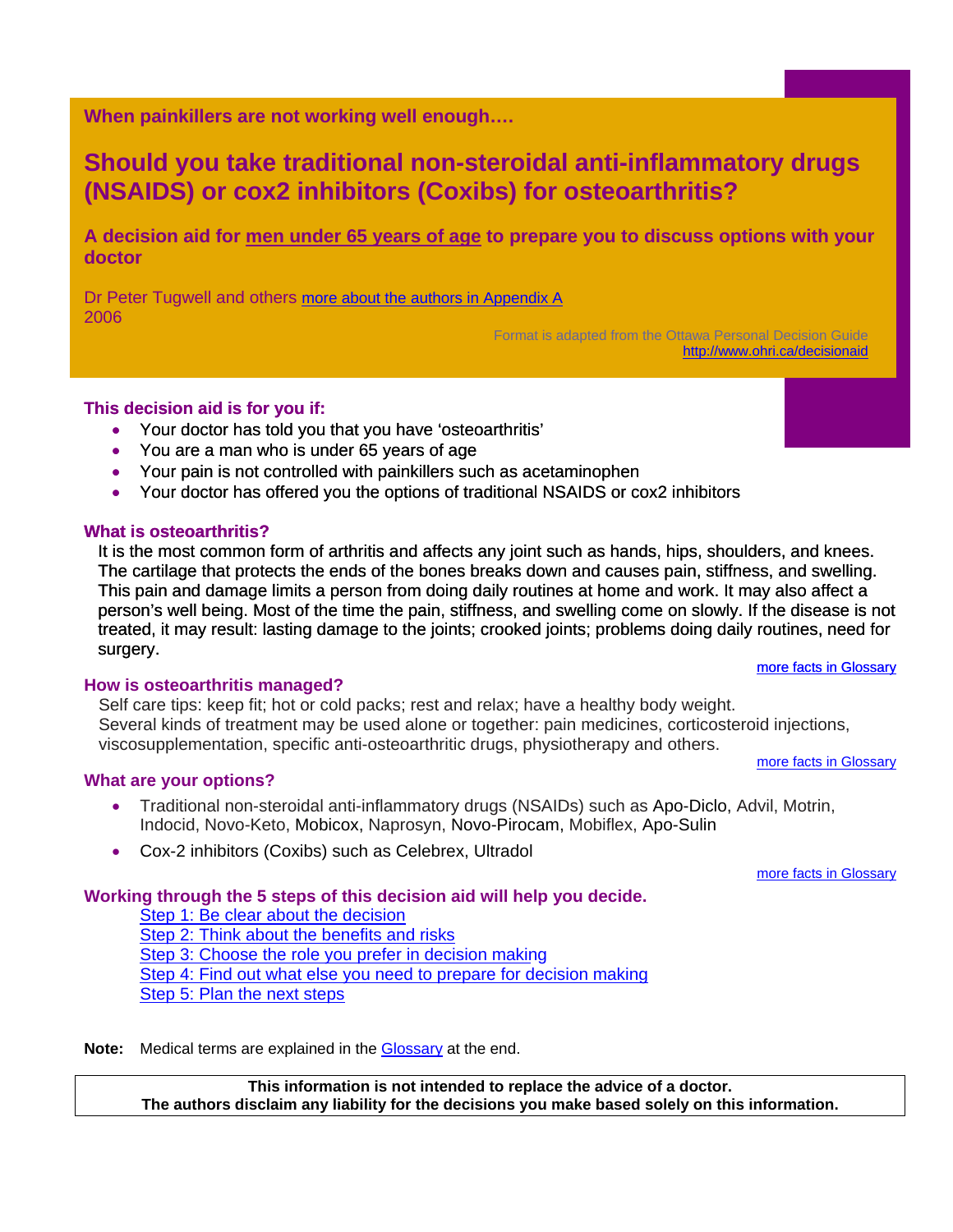### <span id="page-1-0"></span>**Step 1: Be clear about the decision.**

#### **What are the options?**

- **Continue taking Acetaminophen**
- **Switch to Traditional NSAIDS**
- **Switch to Coxibs**

All drugs involve taking pills every day

#### **When does this decision have to be made?** Check  $\boxtimes$  one.

 $\Box$  Within days  $\Box$  Within weeks  $\Box$  Within months

#### **How far along are you in deciding?** Check  $\mathbb{Z}$  one.

- $\Box$  You have not thought about it yet
- $\Box$  You are thinking about the choices
- $\Box$  You are close to making a choice
- $\Box$  You have made a choice

### **Are you leaning toward a certain option?** Check ⊠ one.

- $\Box$  No. I am unsure
- $\Box$  Acetaminophen
- $\Box$  Traditional NSAIDS
- $\Box$  Coxibs
- □ Other

### **Do you have other health risks that may affect your choice?**

Check  $\boxtimes$  if any of these apply or place a question mark [?] if you are not sure.

#### **Heart Disease**

- 
- $\Box$  angina/previous heart attack  $\Box$  family history of heart disease before 65  $\Box$  diabetes
	- $\Box$  high blood pressure
- $\square$  smoker  $\square$  high cholesterol
- - $\overline{M}$  male

### **Stomach Ulcers (sores)**

 $\square$  previous stomach ulcer within the last 2 years

- $\Box$  age greater than 60
- $\Box$  taking corticosteroids
- $\Box$  taking blood thinners (anticoagulants), such as acetylsalicylic acid (aspirin) or warfarin

#### **Liver Disease**

 $\Box$  have or had problems with my liver  $\Box$  take 4 to 5 drinks of alcohol per day

#### **About your pain from osteoarthritis**

#### **How would you feel if the pain you have now stayed the same as it is for the rest of your life?**  Check  $\boxtimes$  one.

- $\Box$  terrible
- $\Box$  unhappy
- $\square$  mostly dissatisfied
- $\Box$  mixed; neither satisfied nor dissatisfied
- $\square$  mostly satisfied
- $\square$  pleased
- $\Box$  delighted

Format based on Foundation for Informed Medical Decision Making Question

Discuss your answers with your doctor to learn how they affect your options, benefits, and risks.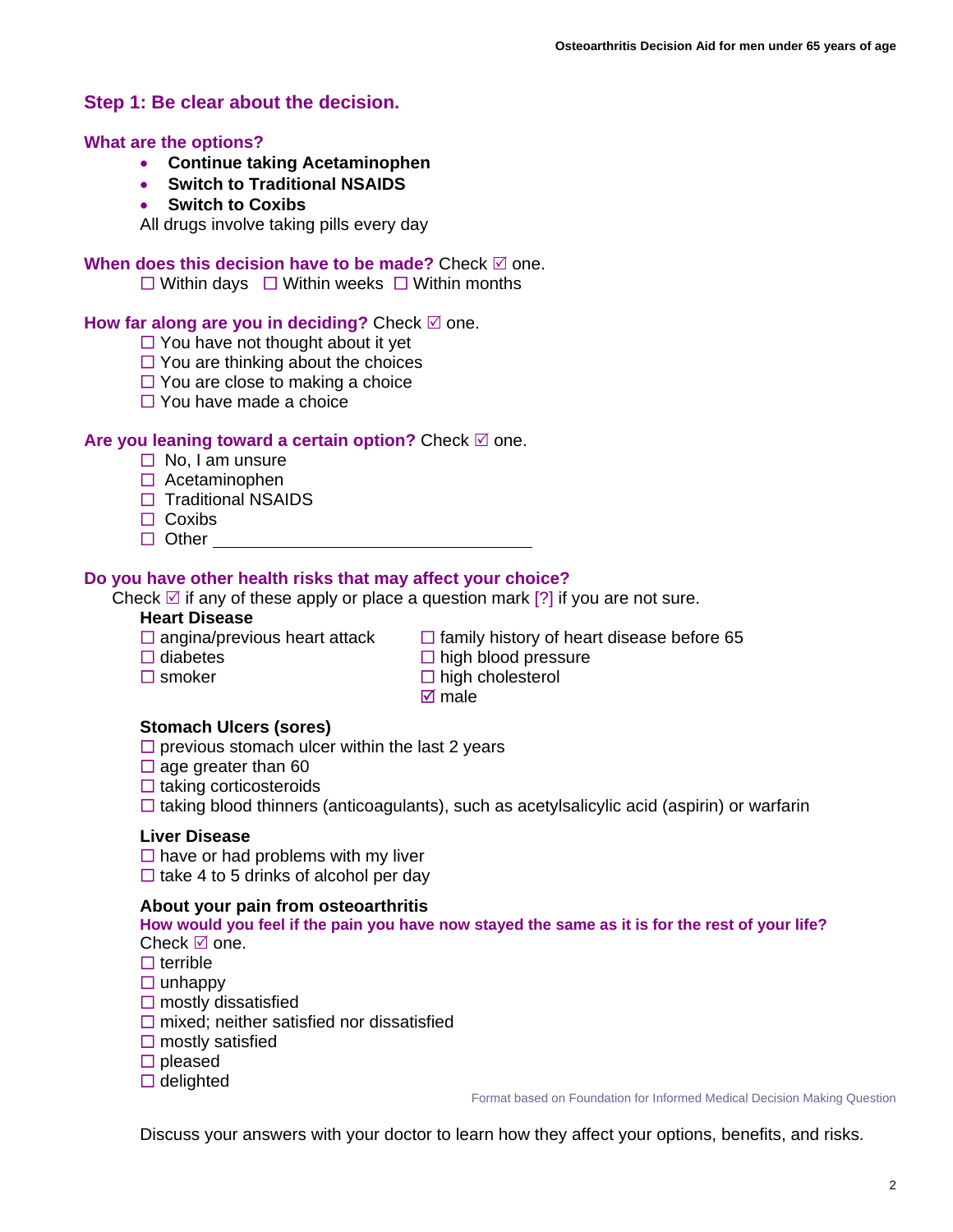### <span id="page-2-0"></span>**Step 2: Think about the benefits and risks.**

### **A) What does the research show?**

Blocks of 1000 dots ( ) show the 'best estimate' of what happens to **1000 MEN under 65 years of age** with osteoarthritis of the knee if they try an option for **one year**.

Each dot ( ) stands for one man.

There is no way of knowing what will happen to you.



Stronger study results are shown as  $*$  Platinum or  $*$  Gold. Weaker study results are shown as  $\star$  Silver or  $\star$  Bronze.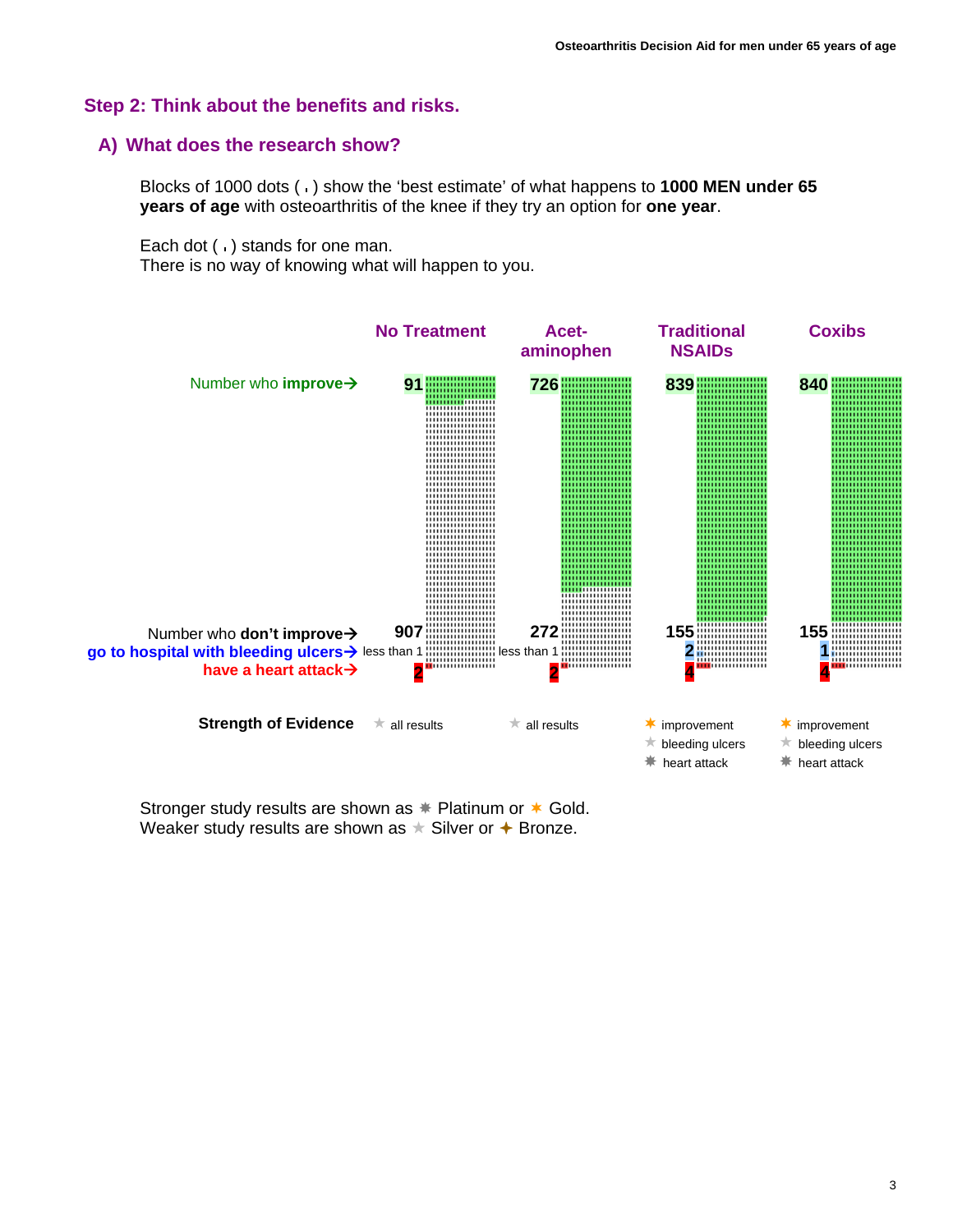# **B) What do you think of the benefits and risks?**

- 1. Review the common reasons to choose each option.
- 2. Add any other reasons that matter to you.
- 3. Show how much each reason matters to you. Circle one  $(\star)$  star if it matters a little and up to five  $(\star \star \star \star)$  stars if it matters a lot. Circle no stars if it does not matter.

| <b>Reasons to Choose</b>                                                                                                                                                    |                                                    |  |                                                                            |                                                    |  |                                                                                                                              |                                             |  |
|-----------------------------------------------------------------------------------------------------------------------------------------------------------------------------|----------------------------------------------------|--|----------------------------------------------------------------------------|----------------------------------------------------|--|------------------------------------------------------------------------------------------------------------------------------|---------------------------------------------|--|
| <b>Acetaminophen</b>                                                                                                                                                        | <b>How</b><br>much<br>does it<br>matter<br>to you? |  | <b>Traditional</b><br><b>NSAIDS</b>                                        | <b>How</b><br>much<br>does it<br>matter<br>to you? |  | <b>Coxibs</b>                                                                                                                | How<br>much<br>does it<br>matter to<br>you? |  |
| You have a bigger<br>chance of pain<br>relief compared to<br>no treatment but<br>not as high as the<br>other options                                                        | *****                                              |  | You have a bigger<br>chance of pain<br>relief compared to<br>Acetaminophen | *****                                              |  | You have a bigger<br>chance of pain<br>relief compared to<br>Acetaminophen                                                   | *****                                       |  |
| You avoid the<br>bigger risks of<br><b>NSAIDS and</b><br>Coxibs<br>• bleeding stomach<br>ulcers<br>• heart attacks<br>• having to start<br>heart or blood<br>pressure pills | *****                                              |  |                                                                            |                                                    |  | You have a smaller<br>chance of bleeding<br>ulcers compared to<br>traditional NSAIDS<br>but not as small as<br>Acetaminophen | *****                                       |  |
| Your other reasons<br>to choose this<br>option are:                                                                                                                         | *****                                              |  | Your other reasons<br>to choose this<br>option are:                        | *****                                              |  | Your other reasons<br>to choose this<br>option are:                                                                          | *****                                       |  |

**Which option do you prefer?** Check ⊠ all that apply.

- $\Box$  I am not sure  $\Box$  Traditional NSAIDs  $\Box$  I prefer no treatment at all
- □ Acetaminophen □ Coxibs □ Other, I prefer
-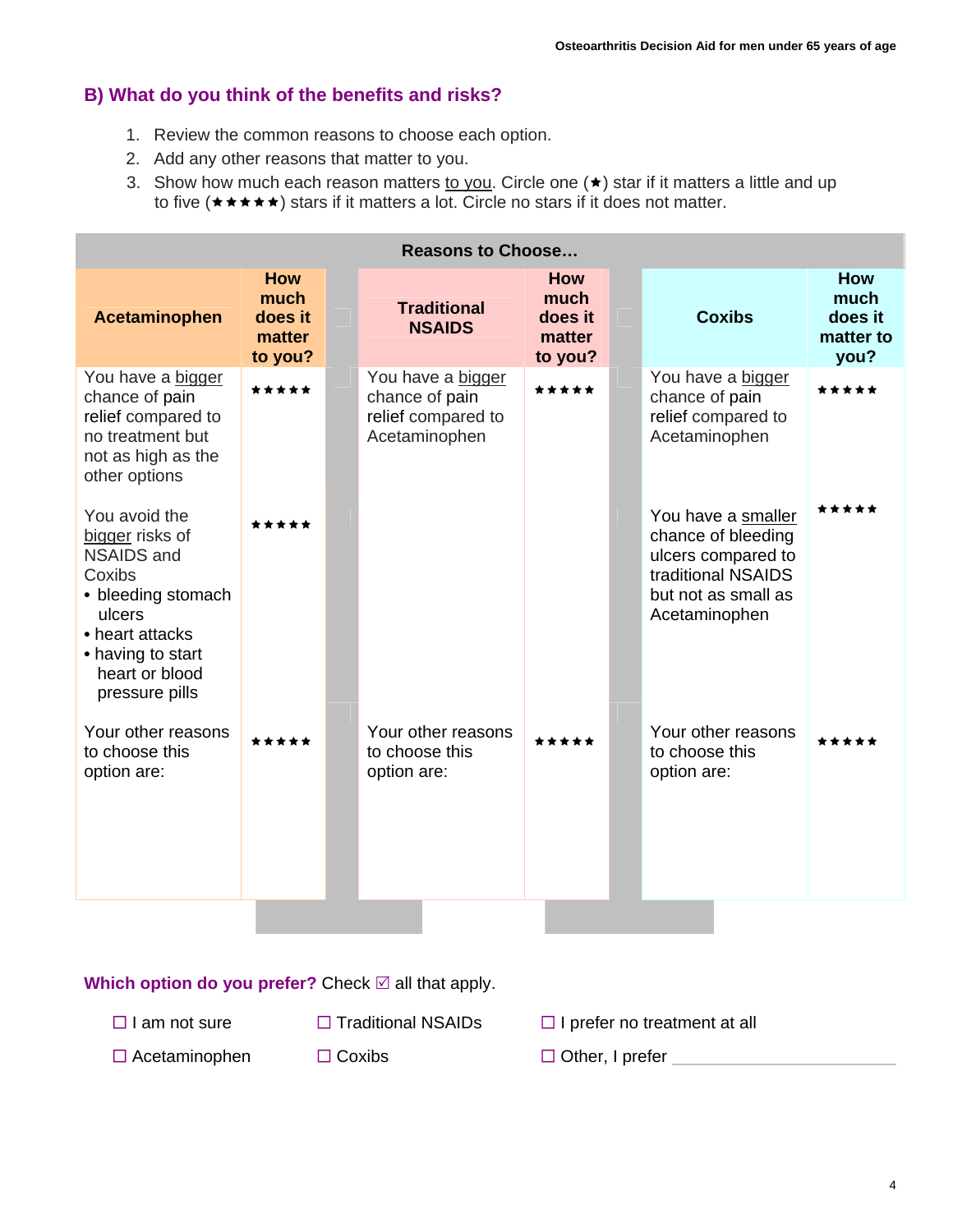### <span id="page-4-0"></span>**[Step 3](#page-0-0): Choose the role you prefer in decision making.**

Check  $\boxtimes$  one.

- $\Box$  You prefer to choose on your own after hearing the views of others
- $\Box$  You prefer to share the choice with:
- $\Box$  You prefer that someone else chooses for you, namely:

### **Step 4: Find out what else you need to prepare you for decision making.**

Please answer the questions below.

If you answer **'No'** to the questions, discuss them with your doctor.

|                  |                                                                                                                       | Yes | No |
|------------------|-----------------------------------------------------------------------------------------------------------------------|-----|----|
| Knowledge        | Do you know which options are available to you?<br>Do you know both the benefits and risks of each option?            |     |    |
| <b>Values</b>    | Are you clear about which benefits and risks matter most to you?                                                      |     |    |
| <b>Support</b>   | Do you have enough support and advice from others to make a choice?<br>Are you choosing without pressure from others? |     |    |
| <b>Certainty</b> | Do you feel sure about the best choice for you?                                                                       |     |    |

Decisional Conflict Scale © A O'Connor 1993, Revised 2004

### **Find out how well this decision aid helped you learn the key facts.**

Check  $\mathbb Z$  the best answer. Answers are in [Appendix B](#page-5-0).

| a. Which option has the biggest chance of improving pain?<br>$\Box$ Acetaminophen $\Box$ Traditional NSAIDS and Coxibs $\Box$ All are about equal                                                                                                                       |                                  |                                                           | $\Box$ I am unsure |
|-------------------------------------------------------------------------------------------------------------------------------------------------------------------------------------------------------------------------------------------------------------------------|----------------------------------|-----------------------------------------------------------|--------------------|
| b. Which option has the smallest chance of having a heart attack?<br>$\Box$ Acetaminophen $\Box$ Traditional NSAIDS and Coxibs $\Box$ All are about equal                                                                                                               |                                  |                                                           | $\Box$ I am unsure |
| c. Which option has the biggest chance of bleeding stomach ulcers?<br>$\Box$ Acetaminophen $\Box$ Traditional NSAIDS $\Box$ Coxibs $\Box$ All are about equal $\Box$ I am unsure                                                                                        |                                  |                                                           |                    |
| d. If 1000 men under 65 years of age with osteoarthritis take NSAIDs or Coxibs for 1 year,<br>about how many more have a heart attack than if they had no treatment?<br>between 1 and 10<br>between 11 and 25<br>H<br>between 26 and 50<br>$\Box$<br>between 51 and 100 | more men<br>more men<br>more men | more men have heart attacks than if they had no treatment |                    |

 $\Box$  between 101 and 500 more men

© Decision Quality Template, Foundation for Informed Medical Decision Making Question

### **Step 5: Plan the next steps**

List plans, for example: show your balance scale and responses to your doctor and/or family; learn more about the options.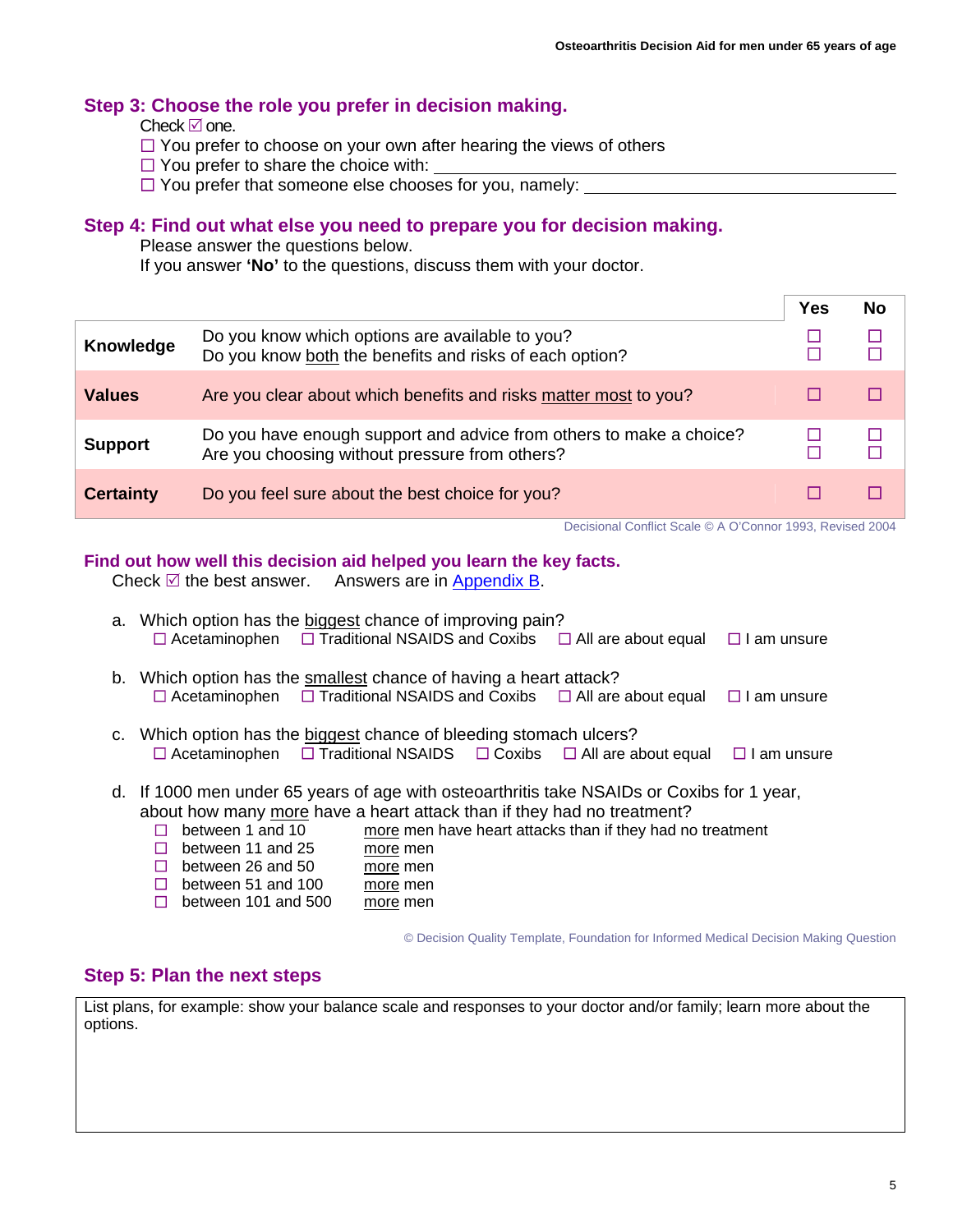# <span id="page-5-0"></span>**Appendix A: Information about the authors**

### Content Editors:

Peter Tugwell, MD, MSc, FRCP(C)<sup>\*</sup>; Claire Bombardier, MD, FRCP(C)<sup>\*\*</sup>; Bev Shea, RN, MSc<sup>\*</sup>; Muhammad Mamdani, PharmD, MA, MPH\*\*; Alaa Rostom, MD, MSc, FRCP(C)\* ; Catherine Dubé, MD, MSc, FRCP(C)\*.

Professional Reviewers:

Lee S. Simon, MD<sup>+</sup>; Colin Baigent, BMBCh, MSc<sup>++</sup>; Vibeke Strand, MD<sup>+++</sup>; Maxime Dougados, MD<sup>§</sup>; Thao Pham, MD<sup>§§</sup>; George Wells, PhD, MSc<sup>\*</sup>.

### Decision Aid Format Editors:

Annette O'Connor, RN, PhD<sup>\*</sup>; Nancy Santesso, RD, MLIS<sup>\*</sup>; Dawn Stacey, RN, PhD<sup>\*</sup>.

Format is based on the Ottawa Decision Guide © 2000, A O'Connor, D Stacey, University of Ottawa, Ottawa Health Research Institute.

\* University of Ottawa, Canada \*\*University of Toronto, Canada + Harvard Medical School, USA ++University of Oxford, UK +++Stanford University, USA § René Descartes University, France §§Hôpital la Conception, France

Funder: Canadian Institutes of Health Research (CIHR) Group Grant and Tier 1 Canada Research Chairs held by P Tugwell and A O'Connor.

Date: February 2006 Next update due 2008

### [Back to first page](#page-0-0)

# **Appendix B: Answers to questions in Step 4**

- a. Which option has the best chance of improving pain?  $\Box$  Acetaminophen  $\Box$  **Traditional NSAIDS and Coxibs**  $\Box$  All are about equal
- b. Which option has the lowest chance of having a heart attack?  $\Box$  **Acetaminophen**  $\Box$  **Traditional NSAIDS and Coxibs**  $\Box$  All are about equal
- c. Which option has the highest chance of bleeding stomach ulcers? Acetaminophen5 **Traditional NSAIDS** Coxibs All are about equal
- d. If 1000 men under 65 years of age with osteoarthritis take NSAIDs or Coxibs for 1 year, about how many more may have a heart attack than if they had no treatment?
	- $\boxtimes$  between 1 and 10 more men have heart attacks than if they had no treatment
	- □ between 11 and 25 more men
	- □ between 26 and 50 more men
	- □ between 51 and 100 more men
	- □ between 101 and 500 more men

[Back to Step 4](#page-4-0)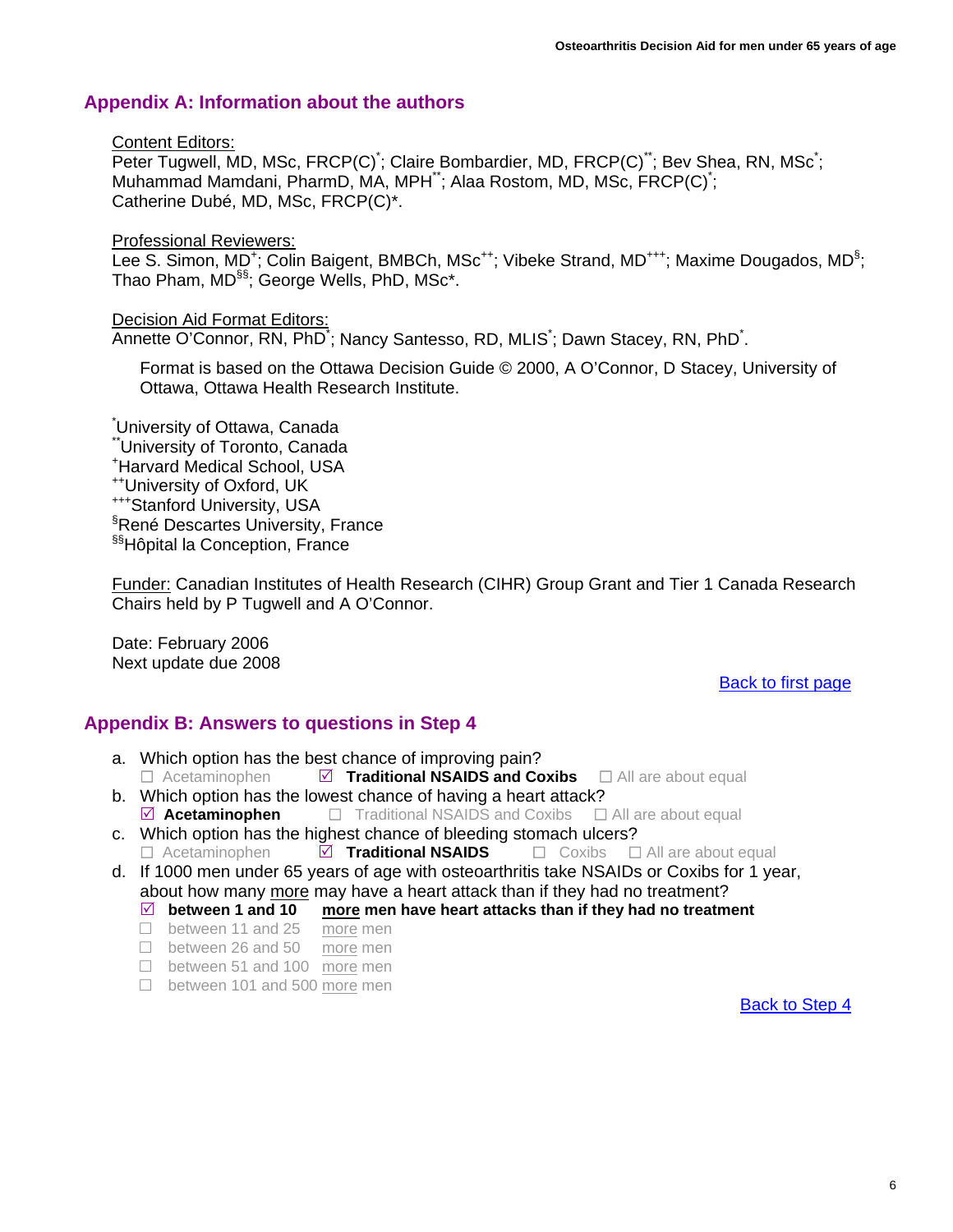# <span id="page-6-0"></span>**Glossary**

**Osteoarthritis.** It is the most common form of arthritis and affects any joint such as hands, hips, shoulders, and knees. The cartilage that protects the ends of the bones breaks down and causes pain, stiffness, and swelling. This pain and damage limits a person from doing daily routines at home and work. It may also affect a person's well being. Most of the time the pain, stiffness, and swelling come on slowly. If the disease is not treated, it may result: lasting damage to the joints; crooked joints; problems doing daily routines, need for surgery.

It is not known why pain happens. Pain may occur because:

- Muscles and tendons work harder or in a different way when the cartilage is broken down;
- Pieces of broken cartilage inflame soft tissue around the joint; or
- Bones rub against bones.

**How osteoarthritis is managed.** Self care tips: keep fit; hot or cold packs; rest and relax; have a healthy body weight

Seven kinds of treatment may be used alone or together. (drug and brand names in Canada are below)

- 1. *Pain medicines and Acetylsalicylic acid*
	- Acetaminophen (Tylenol)
	- Acetylsalicylic acid (Aspirin)
- 2. *Traditional non-steroidal anti-inflammatory drugs (NSAIDs)* 
	- Diclofenac (Apo-Diclo)
	- Ibuprofen (Advil, Motrin)
	- Indomethacin (Indocid)
	- Ketoprofen (Novo-Keto)
	- Meloxicam (Mobicox)
- 3. *Cox-2 inhibitors (Coxibs)*
	- Celecoxib (Celebrex)
	- Etodolac (Ultradol)
	- Etoricoxib (not available in Canada)
	- Lumiracoxib (not available in Canada)
- 4. *Topical creams and gels*
	- Diclofenac (Pennsaid) Capsaicin
- 5. *Injections*
	-
- 6. *Specific anti-osteoarthritic drugs*
	- Glucosamine sulphate
	- Diacerein
- 7. *Physiotherapy* 
	- Exercise (on land)
	- Shoe insoles
- Codeine
- Tramadol
- Naproxen (Naprosyn)
- 
- Piroxicam (Novo-Pirocam)
- Tenoxicam (Mobiflex)
- Sulindac (Apo-Sulin)
- Parecoxib (not available in Canada)
- Valdecoxib (Bextra) (not available)
- Rofecoxib (Vioxx) (not available)
- 
- Corticosteroids Viscosupplementation
	- Chondroitin
	- Thermotherapy (cold)
- **Pain** varies from person to person. When it is severe, it can limit daily routines at home and at work. Also, it can affect the way a person feels about their well-being. **Pain relief** or **improvement** means you notice that the pain you normally have when you are resting is lessened.